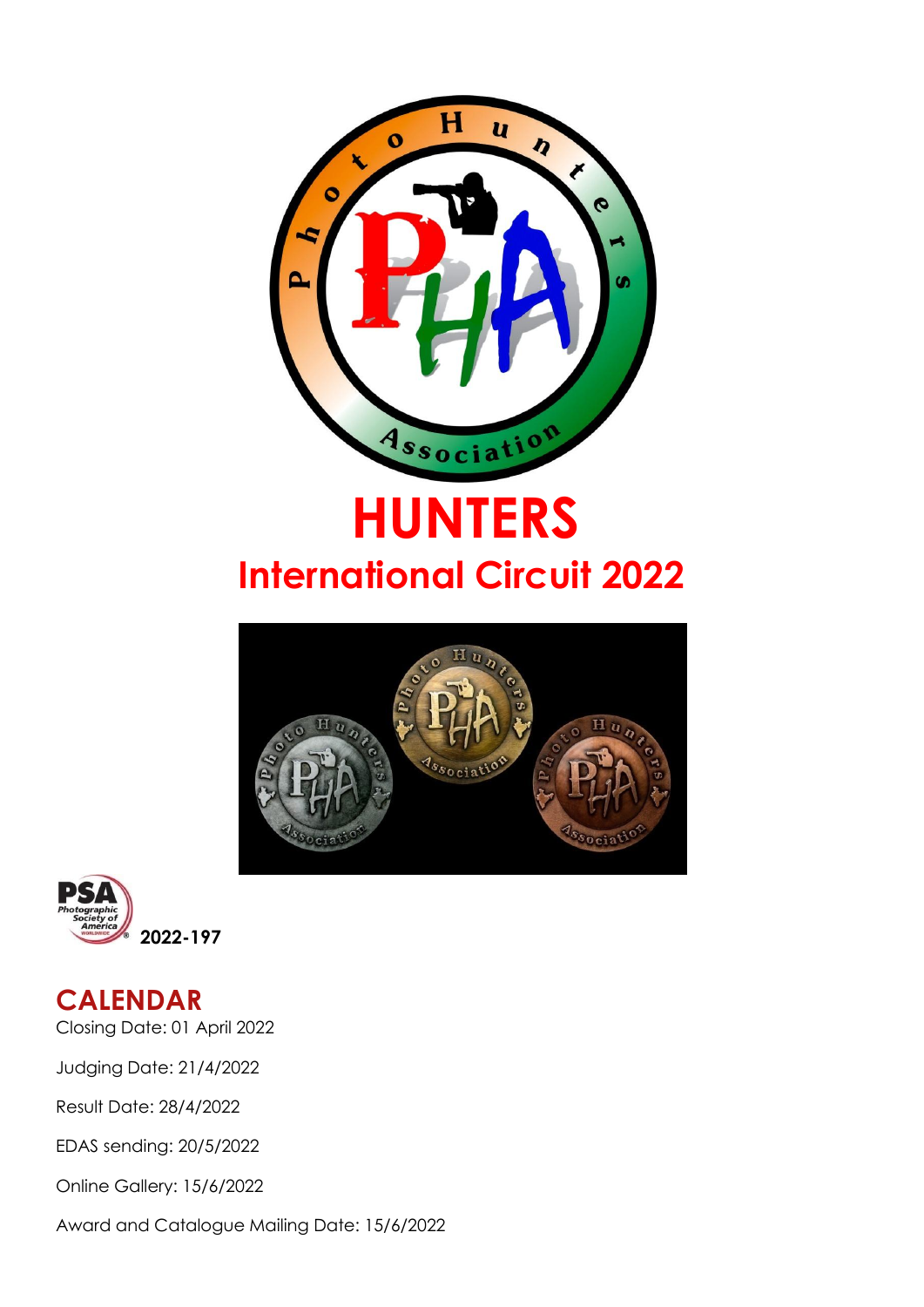### **AWARDS**

Total of 456 awards includes:

### **The circuit consist of 6 Judging**

- **24 PSA Gold medal** ( 1 persection )
- **24 HUNTERS Gold medal** ( 1 per section )
- **24 HUNTERS Silver medal** ( 1 per section )
- **24 HUNTERS Bronze medal** ( 1 per section )

**360 PDF Certificate of Merit** ( 15 per section )

**All medals** will send via registered India Post.

### **PARTICIPATION FEES**

| <b>Sections</b>    | <b>USD</b> | <b>INR</b> |
|--------------------|------------|------------|
| <b>One Section</b> | 30         | 2000       |
| <b>Two Section</b> | 40         | 2500       |
| <b>All Section</b> | 50         | 3000       |

Individual payment via Paypal (overseas) / Razorpay (national) at exhibition website only.

Group discount: 5 entrants & above

| Any two section | 25 USD | 1500 INR |
|-----------------|--------|----------|
| All section     | 35 USD | 2000 INR |

Inform with participants name and their payment details at [mailforpha@gmail.com](mailto:mailforpha@gmail.com) by closing date. It is mandatory for group participation.

**PayPal** ID for overseas group payment – **[banil1950@gmail.com](mailto:banil1950@gmail.com)**

**UPI** ID for national group payment – **phaindia@ybl**

**Entries received without proper fee and beyond closing date will not be judged and fee will not be refunded.**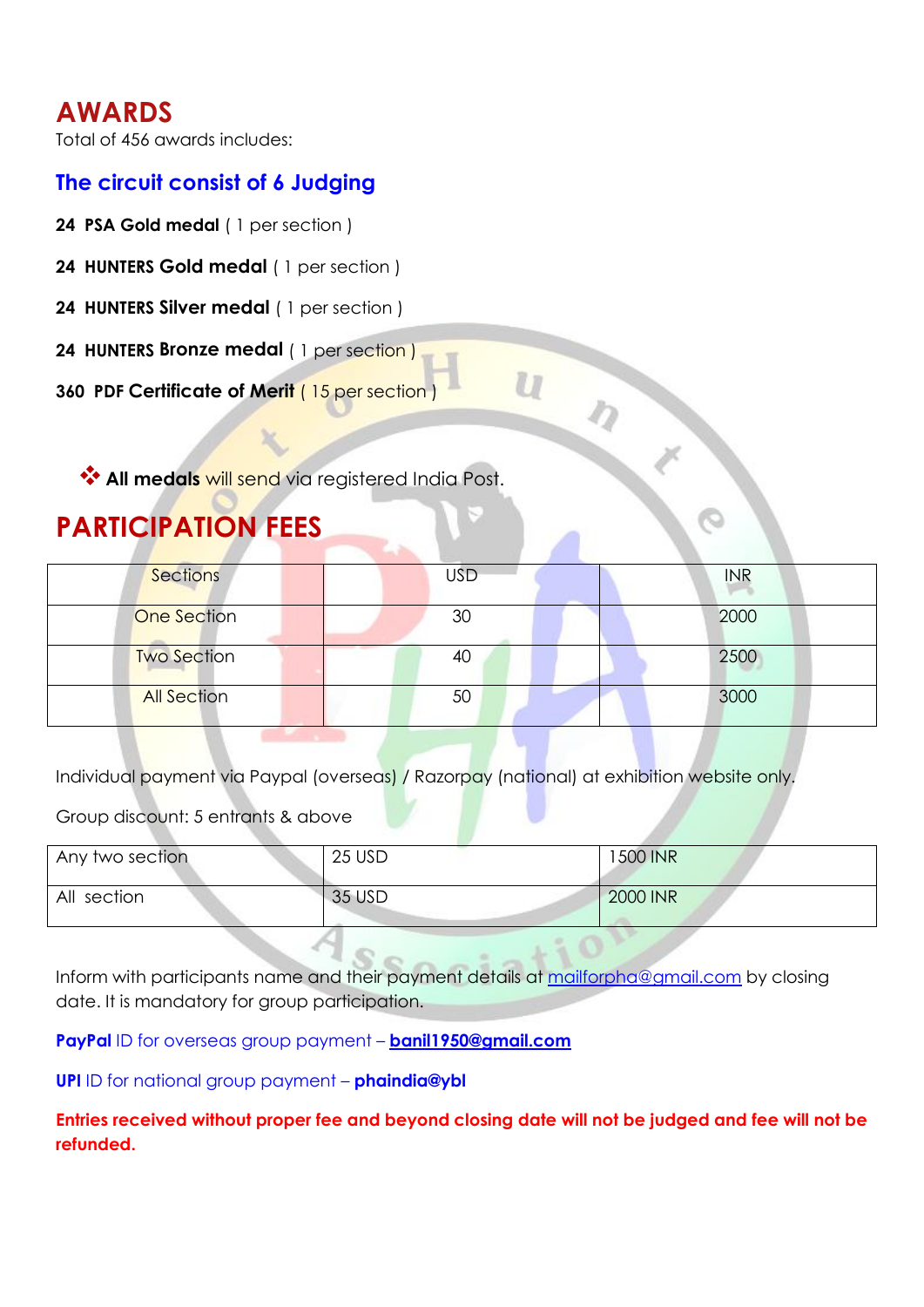### **SECTIONS**

4 sections all digital:

- 1) Colour Open ( PID C )
- 2) Portrait ( $PID C$ )
- 3) Monochrome Open ( PID M )
- 4) Nature ( ND )

Each participant can enter up to 4 images per section.

Please note – **Only colour** images in **Colour Open** section. **Only colour** images in **Portrait** section. **Only monochrome** images in **Monochrome Open** section. For **Nature** section both colour and Black & white (Gray scale monochrome)is allowed but Toned images are not allowed.

### **WORK SIZE**

Digital image format: **8-bit JPEG, sRGB** colour profile, maximum image width ( **horizontal** ) is **1920 pixels** and maximum image height ( **vertical**) is **1080 pixels** in **300dpi**. File size of the Image should not exceed **2MB**.

Titles should not be more than **35 characters**. Only English Alphabet (a-z; A-Z; 0-9) are allowed. Words such as "Untitled" and "No Title" are not acceptable as part or all of an image's title, nor are camera capture filenames or titles consisting of only numbers.

cn

## **CONDITION OF ENTRY**

#### **IMAGE AND ENTRY REQUIREMENTS**

This exhibition is open to anyone; however, an entry may be rejected when the Sponsor or the Exhibition Organizers, in their reasonable discretion, believes the entry does not conform to exhibition rules and these Conditions of Entry. Membership in any photographic organization is not required.

Sanctions: Entries will not be accepted from any entrant who is currently sanctioned by PSA. Entry fees are not refundable in these circumstances

#### **PSA Star Ratings**

To receive proper Star ratings credit from PSA, entrants must provide their names and country exactly the same in each exhibition. Aliases are not permitted. Please contact PSA in the event of name changes or relocating to another country. Using one's name differently in different exhibition exposes the entrant to the risk that many of their acceptances may not be recognized by PSA Star Ratings.

#### **Image Creation**

Entries must originate as photographs (image-captures of objects via light sensitivity) made by the entrant on photographic emulsion or acquired digitally.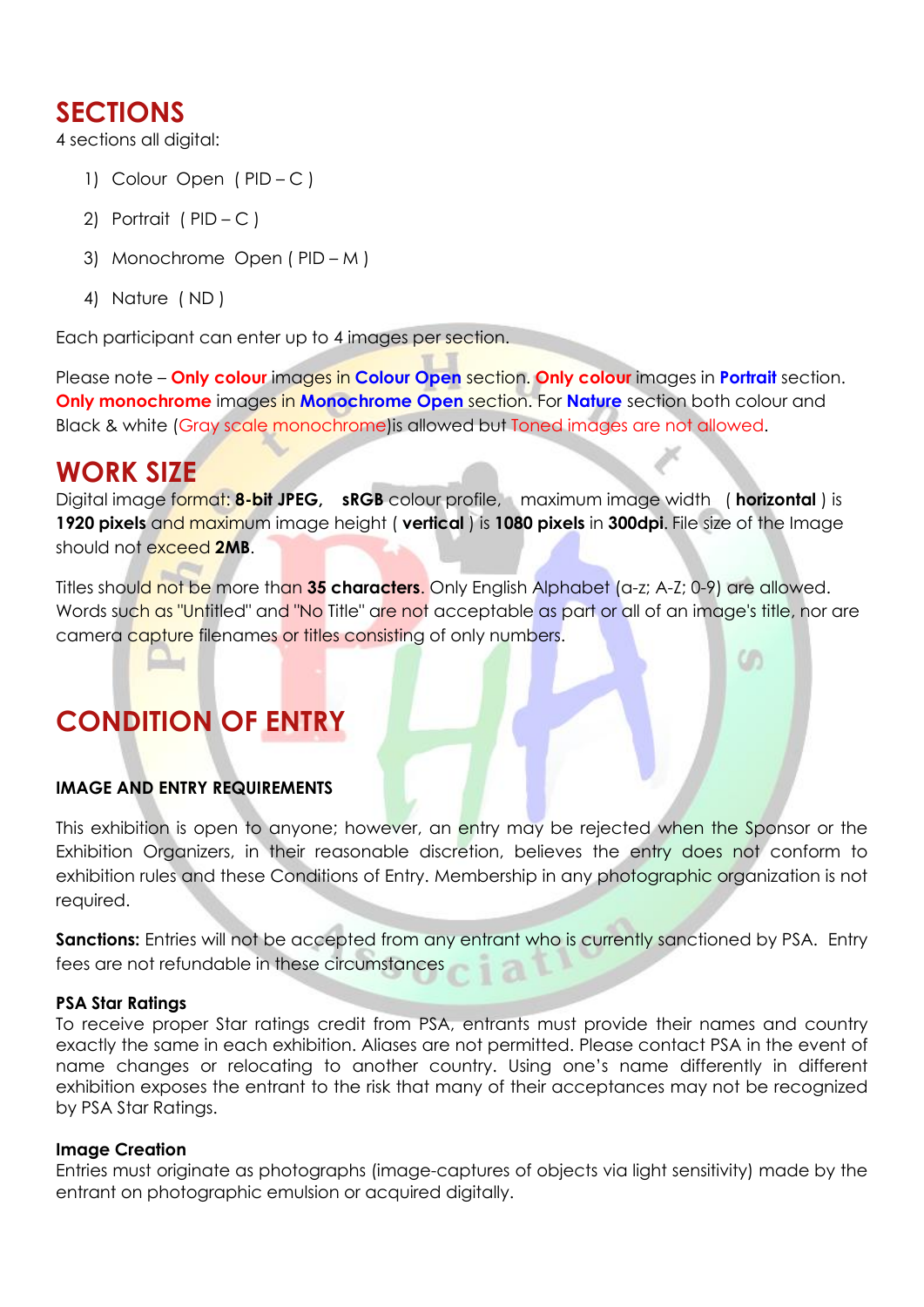#### **Certification:**

By virtue of submitting an image, the entrant certifies the work as his or her own. Images may not incorporate elements produced by anyone else (for example: clip art, images or art by others downloaded from the Internet). Aliases are not allowed.

#### **Reproduction**

The entrant permits the sponsors to reproduce all or part of the entered material free of charge for publication and/or display in media related to the exhibition. This may include low resolution posting on a website. Note: Entrants who indicate that their images may not be reproduced or used "will not be eligible for awards" or inclusion in audio-visuals of the exhibition "and could be subject to disqualification" by the exhibition sponsors. The exhibition assumes no liability of any misuse of copyright

**Alteration and Computer Generation:** Subject to Divisional restrictions (particularly Nature, Photo Travel, and Photojournalism) images may be altered, either electronically or otherwise, by the maker; adjustments to enhance images or creatively modify images are allowed providing the underlying photograph is retained in a way that is obvious to the viewer. Images may not be constructed entirely with a computer, and must be the sole work of the author

**Re-Use of Accepted Images**: Any image that has been accepted in this exhibition, past or present, may not be entered again in the same Division Star Ratings Class any future instances of this exhibition. It may, of course, be entered in any other PSA recognised exhibitions but **must always have the same title**. **Re-titling in another language is not allowed.**

**Entry:** An Entry consists of, up to and including, four (4) images entered by a single Entrant into the same Section. An entrant may only enter a specific Section once.

#### **Titles**:

Each image must have a unique title **that is a description of the image**. That unique title must be used for entry of that image or of an identical Image into any and all PSA-Recognized exhibitions. Titles must be 35 characters or fewer. No titles may be visible to the judges, and nothing in the image may identify the maker. Titles may not include file extensions such as .jpg or .jpeg (or any other camera capture filenames such as IMG 471). Titles may not consist of personal identifiers possibly augmented by a number; or include words such as "untitled" or "no title". Titles may not consist solely of numbers unless those numbers are prominently contained within the image, such as a contestant number in a race.  $10$ 

#### **Colour and Monochrome:**

Colour and Monochrome images from the same capture that share substantial pictorial content in common will be considered the same image and must be given the same title.

The Exhibition will be conducted in accordance with the rules of the PSA

An entrant's images will not be presented to the judges consecutively. An entrant's four images will be distributed throughout four rounds of judging in that section. Distribution of images will be in the same round order as submitted by the entrant.

An image may be entered in only one section.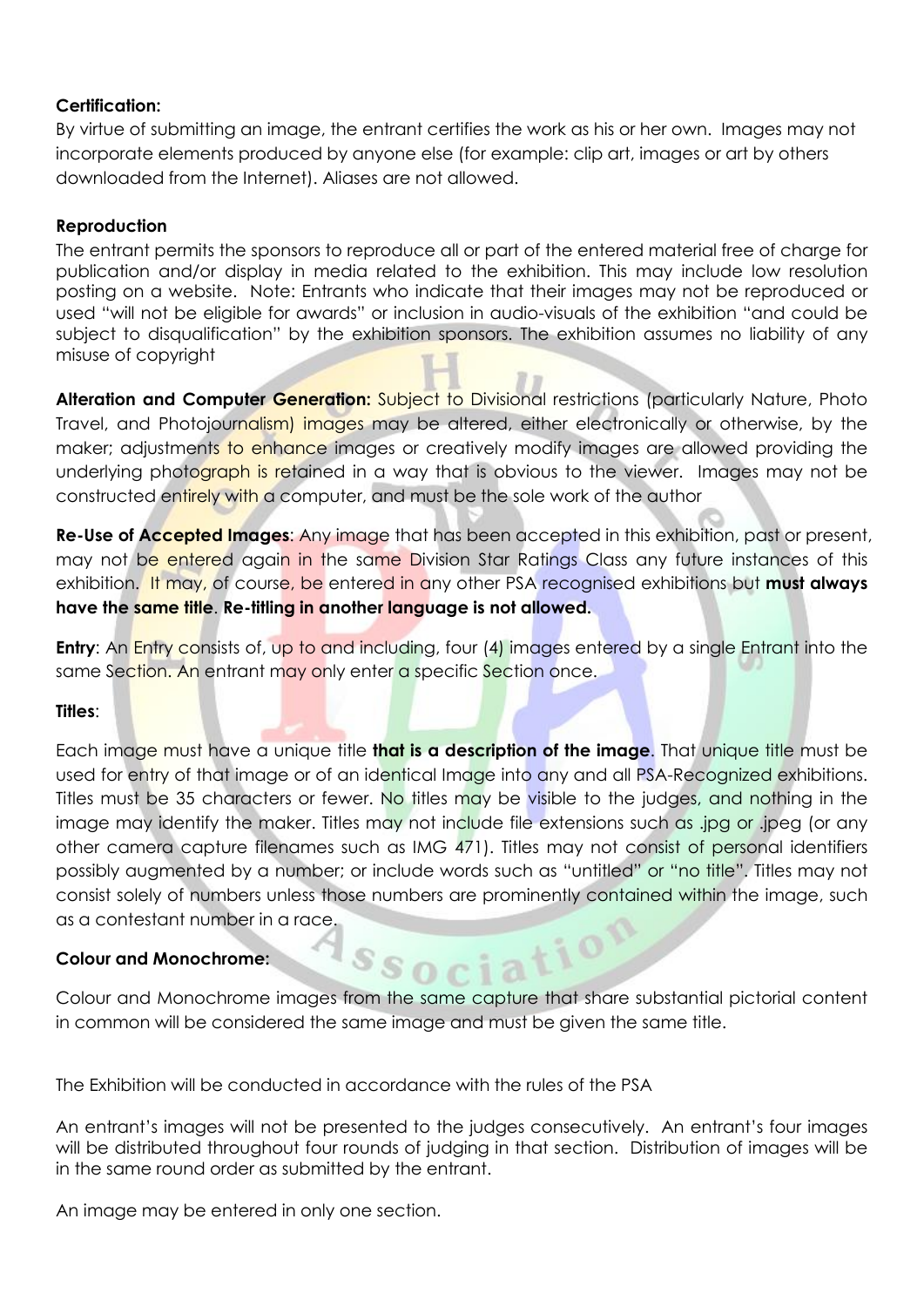#### **DATA PROTECTION**

By entering this exhibition, you are explicitly consenting to the personal details you have supplied, including email addresses, being held, processed and used by the exhibition organizers for purposes associated with this exhibition. You also explicitly consent to such information being sent to organizations that have accorded official recognition, patronage or accreditation to this exhibition. You acknowledge and accept that entering this exhibition means that the status and results of your entry may be made public

#### **SUBJECT MATTER AND SECTION DEFINITIONS**

#### **Statement on Subject Matter applicable to all sections**

The fundamental rule that must be observed at all times and **applies to all sections** offered in exhibitions with FIAP patronage or PSA recognition is that **the welfare of living creatures is more important than any photograph**. This means that practices such as baiting of subjects with a living creature and removal of birds from nests, for the purpose of obtaining a photograph, are highly unethical, and such photographs are not allowed in any exhibition with FIAP patronage or PSA recognition. Under no circumstances may a living creature be placed in a situation where it will be killed, injured or stressed for the purpose of obtaining a photograph. This rule applies regardless of whether or not the creature being killed, injured or stressed is visible in the captured image.

There are also concerns about the use of aerial photography, drones, helicopters, low flying aircraft. These should not cause any interference with other individuals or animals which causes a disturbance in their normal activity or disrupt the way any individuals or animals interact with their environment.

Entry in this exhibition is conditional on accepting these policies. The content of images must comply with these General Conditions and with the Division and Section definitions listed in these conditions. Images that - in the sole opinion of the judges or the Exhibition Organizers - do not comply, will be disqualified so the entrant may be aware of the problem when considering entry into other exhibitions with FIAP patronage/PSA recognition.

**Further details on the PSA's drone policy may be found at**[https://psa-photo.org/index.php?psa](https://psa-photo.org/index.php?psa-policies%23drone) policies#drone

#### **PSA SECTION DEFINITIONS**

#### **PSA Monochrome Definition -**

An image is considered to be Monochrome only if it gives the impression of having no color (i.e. contains only shades of gray which can include pure black and pure white) OR it gives the impression of being a grayscale image that has been toned in one color across the entire image. (For example by Sepia, red, gold, etc.) A grayscale or multi-colored image modified or giving the impression of having been modified by partial toning, multi-toning or by the inclusion of spot coloring does not meet the definition of monochrome and shall be classified as a Color Work.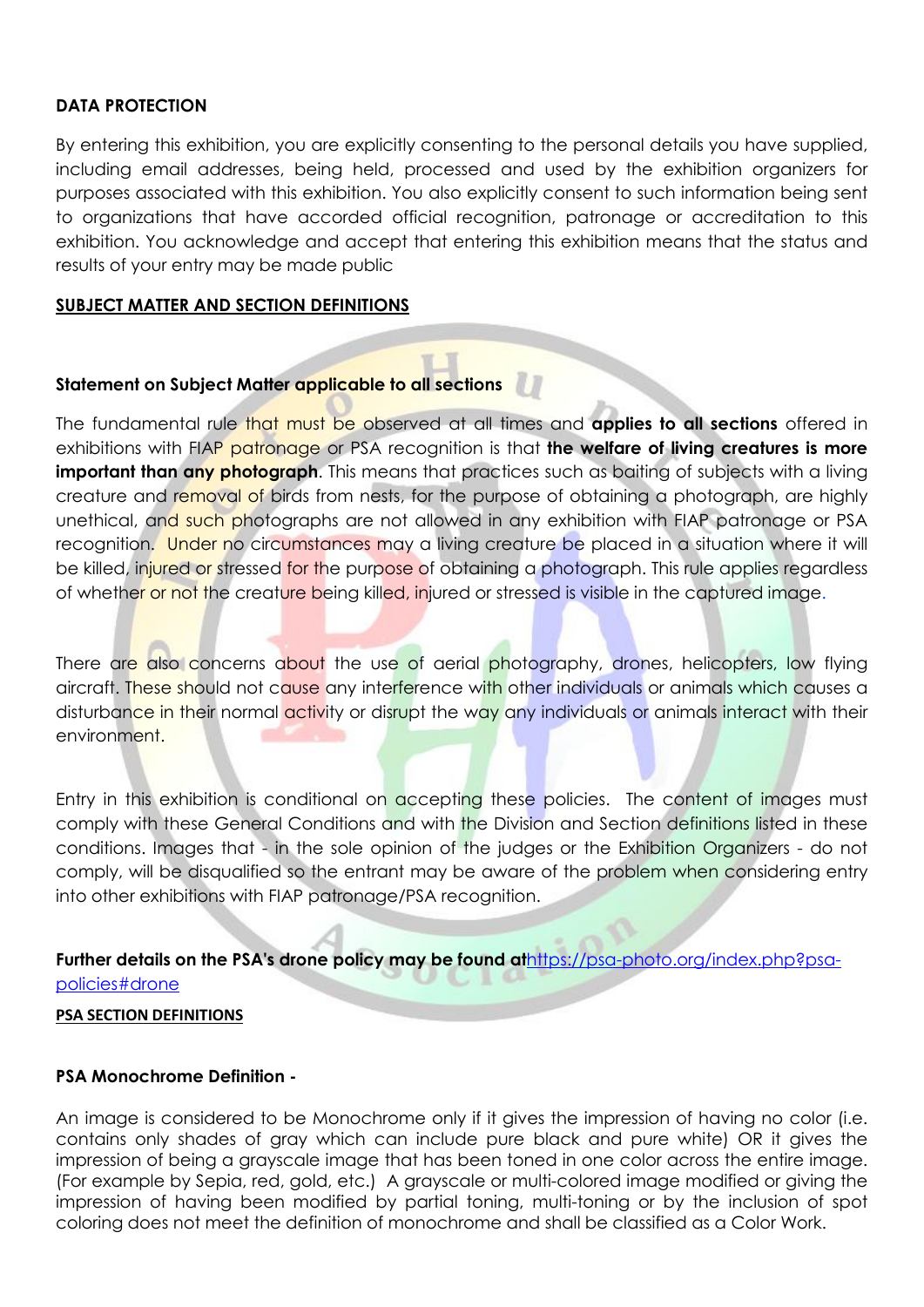Toned images or Gray scale monochrome images, both allowed in this exhibition in MONOCHROME OPEN section.

**Monochrome imagesshould not be entered in COLOUR OPEN section.**

#### **Nature Definition -**

#### **FIAP/PSA Nature Definition**

Nature photography records all branches of natural history except anthropology and archaeology. This includes all aspects of the physical world, both animate and inanimate, that have not been made or modified by humans.

Nature images must convey the truth of the scene that was photographed. A well-informed person should be able to identify the subject of the image and be satisfied that it has been presented honestly and that no unethical practices have been used to control the subject or capture the image. Images that directly or indirectly show any human activity that threatens the life or welfare of a living organism are not allowed.

The most important part of a Nature image is the nature story it tells. High technical standards are expected and the image must look natural. Adding a vignette or blurring the background during processing is not allowed.

Objects created by humans, and evidence of human activity, are allowed in Nature images only when they are a necessary part of the Nature story.

Photographs of human-created hybrid plants, cultivated plants, feral animals, domesticated animals, human-created hybrid animals and mounted or preserved zoological specimens are not allowed.

Images taken with subjects under controlled conditions, such as zoos, are allowed.

Controlling live subjects by chilling, an aesthetic or any other method of restricting natural movement for the purpose of a photograph is not allowed.

No modification that changes the truth of a Nature image is allowed. Images may be cropped but no other technique that adds or moves any part of the image is allowed.

Techniques that remove elements added by the camera, such as dust spots, digital noise and lens flare are allowed.

Complete conversion of color images to grayscale monochrome is allowed. Partial conversion, toning and infrared captures or conversions are not allowed.

Images of the same subject that are combined in-camera or with software by focus stacking or exposure blending are allowed. Multiple images with overlapping fields of view that are taken consecutively and combined in-camera or with software (image stitching) are allowed.

#### *Attention is drawn to the PSA Statement on Subject Matter which applies to all sections*

#### **Vignette and Borders**

For the purpose of this exhibition any border added to a Nature digital file must be a single border of white or grey, no greater than 3 -5 pixels in width.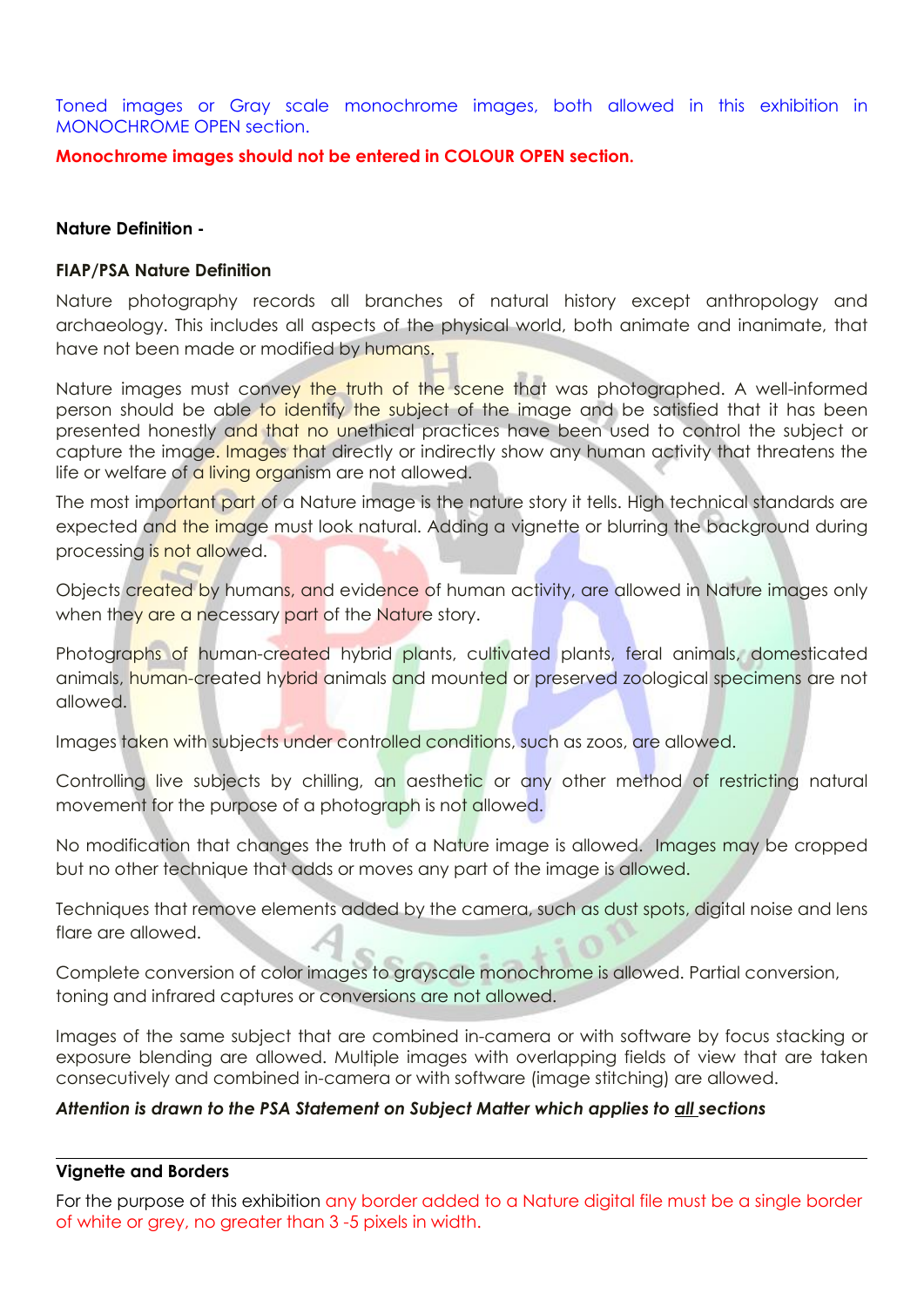Adding a vignette or blurring the background during processing is not allowed.

#### **Portrait Definition**

Portraits of man, woman, child be it in indoor or outdoor. Either single or in group. Environmental portraits are also allowed. Only COLOR images are accepted.

#### **BREACHES OF RULES**

If, at any time, it is determined in the reasonable discretion of the exhibition organizer or the judges before, during, or after the judging of an exhibition that an entrant has submitted entries where one or more images may fail to comply with these Conditions of Entry, including the stated definitions, the exhibition organizers reserve the right to delete the entry from the exhibition and void any or all acceptances or awards in connection with the exhibition. Fees may be forfeited or refunded in these circumstances. The entrant acknowledges that the decision of the exhibition organizers or the judges is final

In order to ensure that images comply with the Conditions of Entry and definitions, the exhibition organizers may carry out reasonable measures to verify that:

a) The images are the original work of the entrant and

b) The images comply with the rules and definitions as set out in these Conditions of Entry

These steps include, but are not limited to, questioning any entrant, requiring the submission of RAW files or other digital files representing the original capture of the submitted image(s), confronting the entrant with evidence that one or more submitted images fails to comply with the Conditions of Entry (also known as Entry Rules), and offering the entrant a reasonable opportunity to provide counter evidence to refute the exhibition organizer's evidence by a set deadline. Such entries that are not cleared or are still questionable after the entrant has presented evidence may be considered in breach of these Conditions of Entry, and declined. Such entries may be referred to PSA for further investigation of possible ethics violations

PSA retains the right to investigate in any way all complaints/suspicions of breaches of entry conditions, impose sanctions if deemed necessary, void the acceptances of any image found to violate the PSA rules, include the entrant's name on the list of sanctions provided to Exhibitions, and share such investigations with FIAP. Entrants automatically agree to these terms by the act of entering the Exhibition and agree to cooperate with any investigation.

If another party is submitting images on the entrant's behalf, the entrant will still be held responsible for adhering to these Conditions of Entry (Entry Rules) **and will be subject to sanction for any violations** to these Conditions of Entry and PSA's Statement of Ethics that may result. If another party is processing images for an entrant or submitting images on the entrant's behalf, the entrant will still be held responsible for adhering to all Conditions of Entry including the specific conditions in the relevant definitions.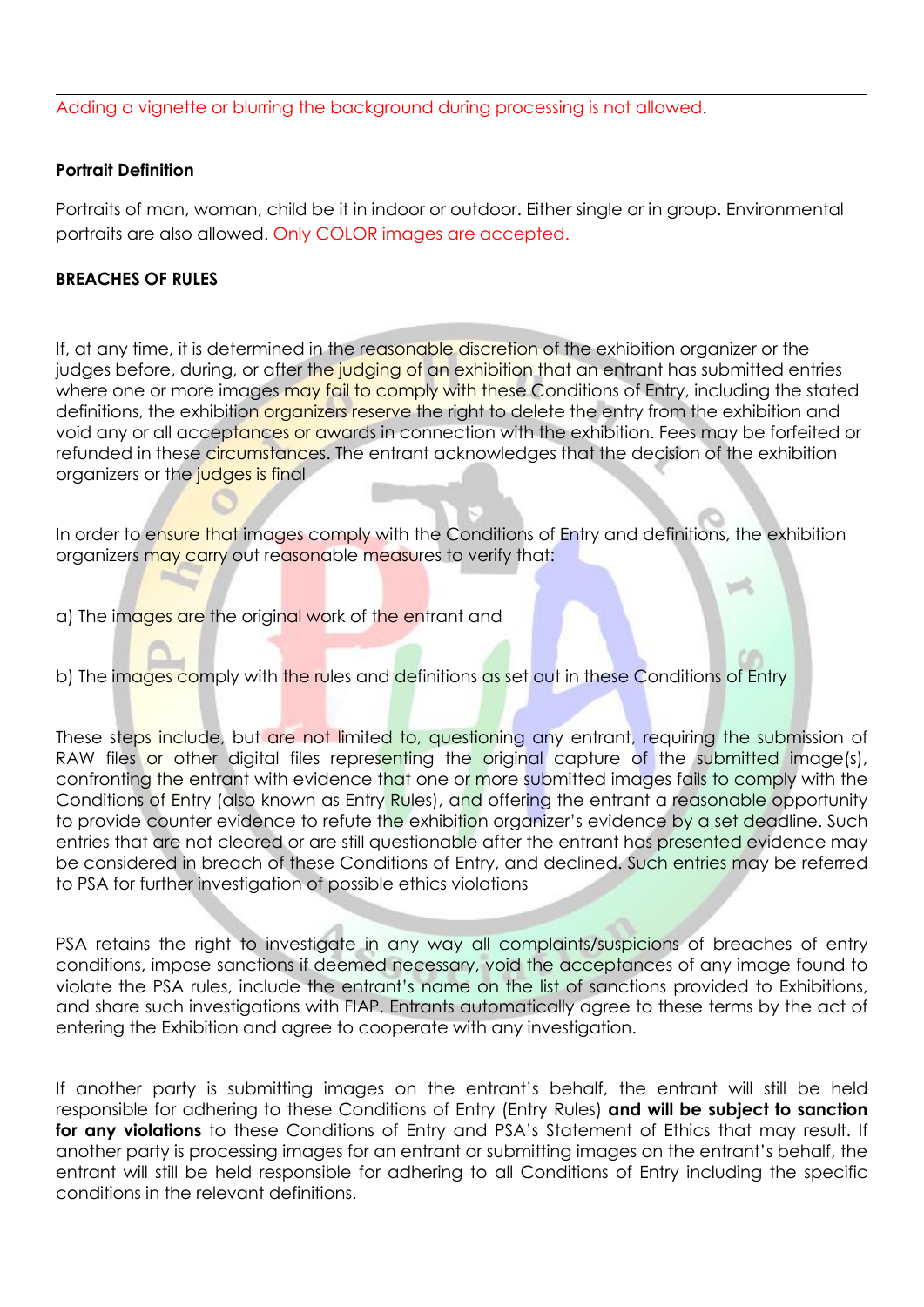**NOTICE:** When an entrant fills in the Entry Form to submit an entry the entrant will see a feature to affirm, he or she has read these Conditions of Entry when he or she fills out the entry form. If the entrant does not so affirm the entry will not be submitted.

- 1. **Monochrome image should not be submitted in Colour section**.
- 2. **Any Image (either Colour / Monochrome Version) should not be submitted inmore than one section. If such Duplicate / Identical submissions are found, both the images will be cancelled from exhibition.**
- 3. Acceptances in PID recognized Colour sections shall be credited towards PID Colour Star Ratings and Who's Who Colour listings. Acceptances in PID recognized Monochrome sections shall be credited towards PID Monochrome Star Ratings and Who's Who Monochrome listings.
- 4. An image that was accepted in a prior CPID or EID recognized section of this exhibition may not be entered in a PID recognized Colour section of this exhibition

### **DISQUALIFICATION NORMS:-**

- 1. Barred entrants by PSA will not be allowed in this exhibition.
- 
- 2. Colour images may not be entered in Monochrome Open section.<br>3. Images which do not adhere to PSA section definition(s)/restriction(s)are liable to be disqualified.
- 4. Submitted images in Nature, Photo Travel and Photo Journalism may have border within 4 pixels.
- 5. In case RAW file is requested by the Organiser, non-compliance with stipulated time may result in disqualification of submitted image.
- 6. Images taken using drone must accompany necessary permission document(s). Such permission document(s) may be forwarded to organizer via email.<br>Ssocial

### **AUTHOR COPYRIGHT**

Each entrant owns the copyright of the submitted images. The entrant certifies the work as his/her own. The entrant permits the organizers to reproduce the entered material free of charge for promotional purposes related to the contest, like use in catalogue and website.

### **ENTRY INTO EXHIBITION**

Online entry only at **<http://www.photohunters.in/>**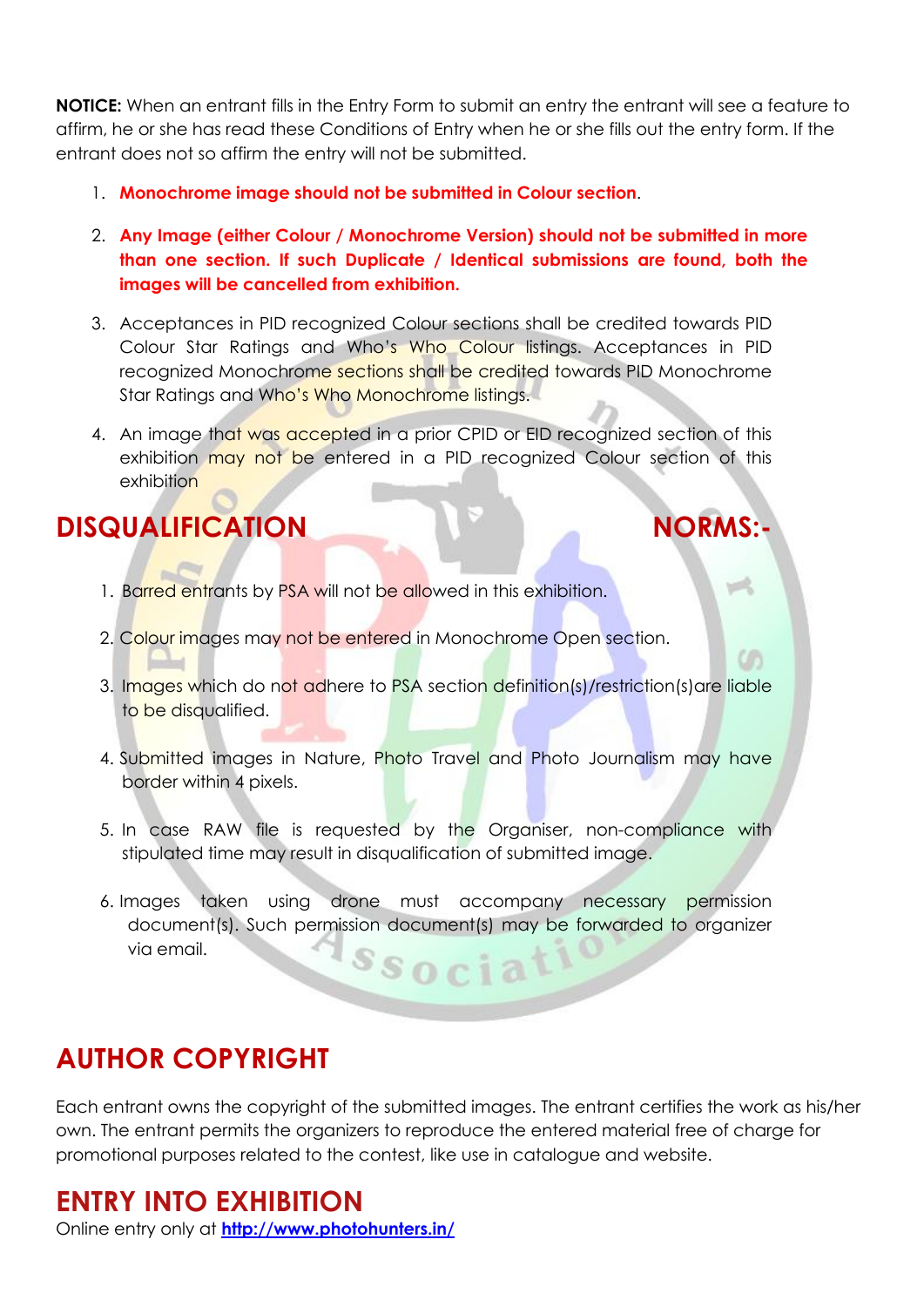### **REPORT CARD**

Results will be notified by email as well as available on website. All the judging results are final.

### **JUDGING & CATALOGUE**

Judging will be done by Remote Online Judging with Juries equipment. Judges will use Colour-calibrated Monitors and view at 100%. Electronic catalogue in PDFwill be produced and email to all paid participants.

### **ACCEPTANCES**

All Acceptances (29%-35%) are eligible for statistics applicable towards PSA Star Rating and Who's Who , and PSA distinctions.  $\frac{u}{u}$ 

### **JURIES**

| <b>H.V.PRAVEEN KUMAR</b> | <b>INDIA</b> | Judging 1            | <b>MFIAP, FRPS</b>           |
|--------------------------|--------------|----------------------|------------------------------|
| <b>ARNALDO PAULO CHE</b> | HongKong     | Judging 1            | O                            |
| <b>VINAY PARELKAR</b>    | <b>INDIA</b> | Judging 1            | ARPS, AFIAP, FFIP            |
| <b>SANDIPAN KAR</b>      | <b>INDIA</b> | Judging 2            | EFIAP, PPSA, EFIP GOLD (N)   |
| <b>AVISHEK DAS</b>       | <b>INDIA</b> | Judging 2            | EFIAP / b, GPU Cr 2          |
| <b>BHASKAR ATHAVALE</b>  | <b>INDIA</b> | Judging <sub>2</sub> | MPSA, EFIAP/B, GPU CR3<br>U) |
| <b>DEBDAS BHUNIA</b>     | <b>INDIA</b> | Judging 3            | EFIAP, Hon. MFIP(N)          |
| <b>AMITABHA SIL</b>      | <b>INDIA</b> | Judging 3            | EPSA, ARPS, HON.FPSBP        |
| <b>TIRTHA DASGUPTA</b>   | <b>INDIA</b> | Judging 3            | FPSA, SPSA, EFIAP            |
| <b>GANGADHAR AG</b>      | <b>INDIA</b> | Judging 4            | FRPS, EFIAP, Hon. MFIP(N)    |
| <b>ANIRUDDHA DAS</b>     | <b>INDIA</b> | Judging 4            | EFIAP, EFIP/GOLD, Hon CPE    |
| <b>SHUVASHIS SAHA</b>    | <b>INDIA</b> | Judging 4            | EFIAP, EFIP/GOLD, Hon CPE    |
| <b>RUPAK DE</b>          | <b>INDIA</b> | Judging 5            | EFIAP/B, FFIP                |
| <b>CHANDAN SUNDER</b>    | <b>INDIA</b> | Judging 5            | EFIAP, FFIP, FSOF            |
| <b>MUKESH SRIVASTAVA</b> | <b>INDIA</b> | Judging 5            | EFIAP, FFIP, FIE             |
| <b>SUBRATA KUMAR DAS</b> | <b>INDIA</b> | Judging 6            | EFIAP, FFIP, FICS            |
| <b>PUSHPENDU PAUL</b>    | <b>INDIA</b> | Judging 6            | EFIAP, EFIP, Hon CPE         |
| <b>KRISHNAMURTHY GS</b>  | <b>INDIA</b> | Judging 6            | MFIAP, ARPS, PSA 5 Star(N)   |

**WE THANK YOU SINCERELY FOR JOINING AND WISH YOU SUCCESS.**